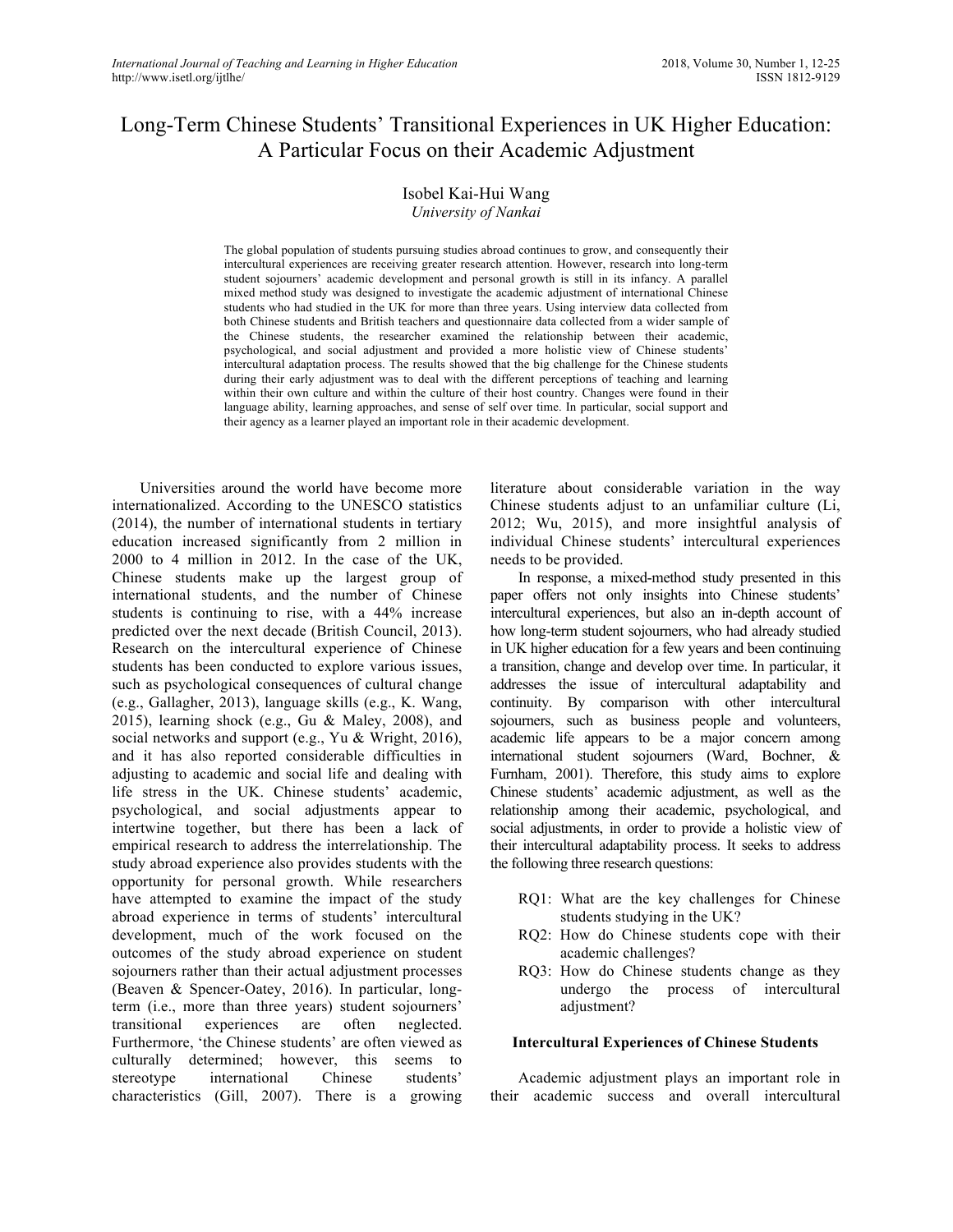experiences (Wu, Garza, & Guzman, 2015). International students experience challenges, especially those students whose learning culture distinguishes greatly from the host culture. Academic problems and difficulties faced by Chinese students while studying abroad have been addressed, such as difficulties adjusting to unfamiliar teaching methods, the problem of active participation in communicative activities, and mismatches between the perceived roles of teachers and students (e.g., Wu & Hammond, 2011; Xiong, 2005). When Chinese students experienced a loss of their familiar culture in the new educational environment, researchers also reported different psychological consequences of culture changes among them, such as confusion, anxiety, and helplessness (e.g., Tian & Lowe, 2013). Much of the work appears to focus on the academic challenges experienced by short-term student sojourners or the learning shock during Chinese students' initial contact with the host culture, but few studies have explored the transitional experiences of long-term student sojourners who have studied abroad for more than three years. By comparison with shortterm sojourners, long-term sojourners tend to experience more challenges, conflicts, and changes during their adjustment (Sobre-Denton & Hart, 2008). To explore the complexity of academic adjustment further, besides investigating long-term students' academic challenges during their initial time period, the dynamic processes of their adjustment over time could be an important aspect for researchers to investigate.

Attempts have been made to explore factors that affect Chinese students' academic adjustment. Apart from English language proficiency, Chinese students' cultural and educational backgrounds are considered as important factors (Jin & Hill, 2001; L. Wang, 2015). Drawing on research on work-related values in more than 50 countries, Hofstede (1980) compared Western with non-Western countries' cultural values and identified four key dimensions of country-level variation across different cultural groups, including high-low power distance, individualism-collectivism, masculinityfemininity, and high-low uncertainty avoidance. The Chinese culture was characterized by high power distance, collectivism, and long-term orientation. By contrast, low power distance, high individualism, and low long-term orientation tended to be found in the British culture. Hofstede (1986) further suggested cultural differences in teacher/student and student/student interaction with reference to these four dimensions. For example, in the collectivist societies, individual students would avoid speaking up in class and prefer to bring harmony to interactive learning situations as they tend to maintain strong ties in a group and give priority to the needs of the group, whereas in the individualist societies, individual students are willing to speak up in large groups and view confrontation in learning situations

positively as they are likely to keep loose ties between individuals who give priority to their own needs. While the dimensions have been used to explain behavior differences in many cross-cultural studies, Spencer-Oatey and Franklin (2009) cautioned that individual differences in each cultural group should be taken into consideration in order to avoid cultural stereotypes and that Hofstede's dimensions are likely to explain a tendency at the country level as a whole rather than individual behavior.

With regard to the Chinese culture, Confucian traditions remain influential in the basic values of Chinese civilization and learning culture and can have a significant impact on Chinese students' learning approaches and views of classroom roles (Holmes, 2006). For example, the Confucian educational tradition emphasizes memorization and repetition, and memorizing classic texts is strongly supported by many Chinese teachers and students (Chien, 2014). Chinese mechanical learning without meaningful understanding is often questioned by western researchers (e.g., Martinsons & Martinsons, 1996; Turner 2013), and they claim that the students' over-reliance on the classics could lead them to be less involved in critical thinking. This seems to be one of the reasons why international Chinese students encounter difficulties in writing papers to earn better grades. However, westerners might mistake repetition for rote learning; many Chinese learners do achieve academic success through using traditional Chinese learning styles (Biggs, 1996; Wu, 2015). Marton, Dall'Alba and Tse (1996) found that memorization and understanding were integrated in the Chinese learning culture, and they argued that "memorizing was what was understood and understanding was through memorization" (p. 77). There appear to be both strengths and weaknesses of Chinese approaches to learning.

"The Chinese learner" is often viewed as culturally determined. A study by Sun and Richardson (2012) was conducted at six British business schools to compare the British and mainland Chinese students with regard to their perceptions and approaches to studying in UK higher education. The study revealed that there were no significant differences between the two groups in their learning approaches. There was also no evidence in the Chinese students for a distinctive approach to studying that combined memorialization with understanding. Like British students, Chinese students were also less likely to use learning approaches in isolation. Rather, they tended to combine different learning approaches. The authors argued that variation in students' learning approaches appeared to be attributed to characteristics of their educational context (e.g., teaching methods) rather than to characteristics of their culture or ethnicity. Furthermore, there is substantial evidence in the literature to suggest that factors other than cultural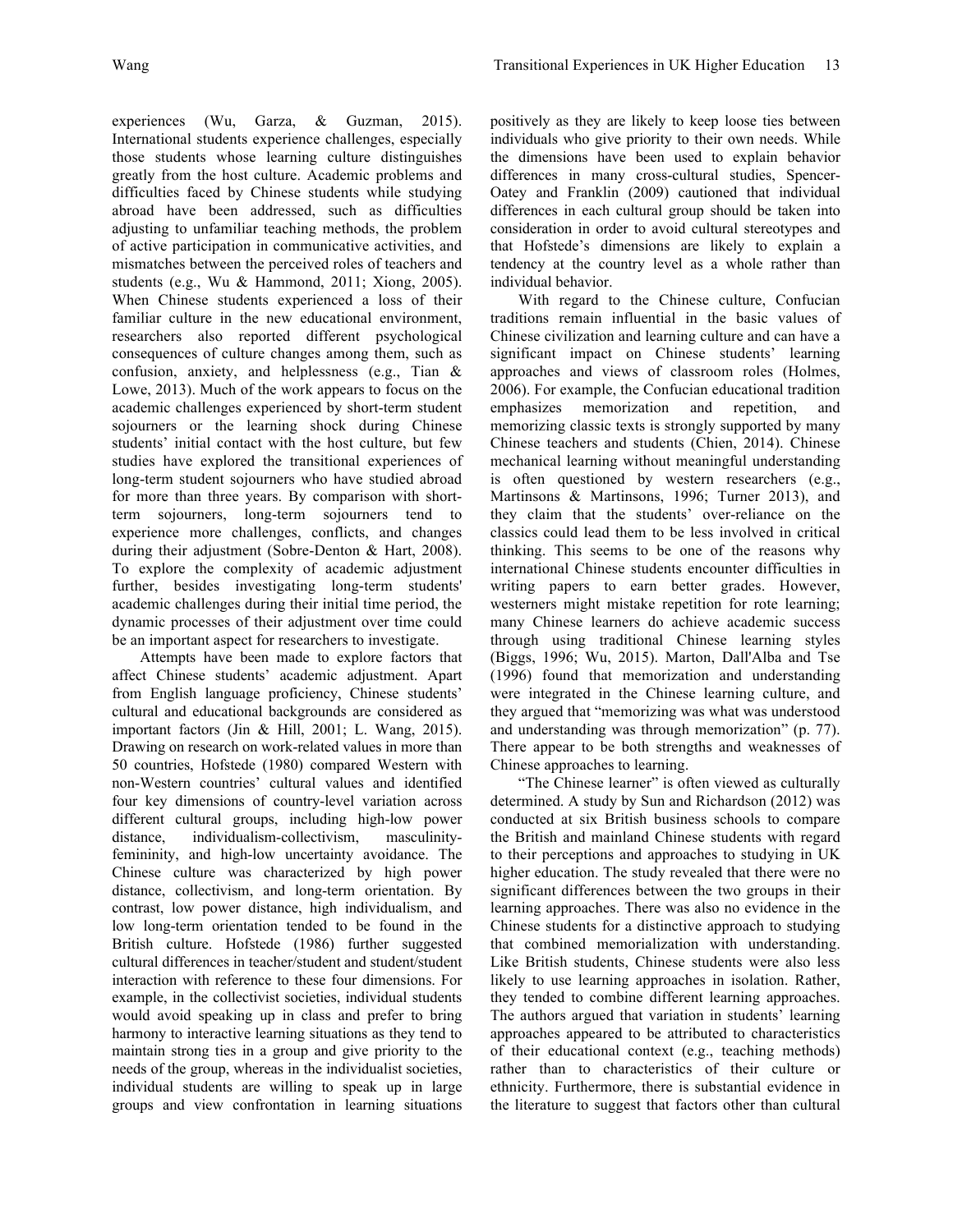backgrounds alone influence student sojourners' adaptive process, including their goals and motivation (e.g., Wu, 2015); their specific learning contexts (e.g., K. Wang, 2015) and individual personality (e.g., Ryan, 2013). Hence, the influence of cultural and educational backgrounds in their academic adjustment should not be overemphasised.

Intercultural adjustment is a dynamic process which involves stress, challenges, and also changes and growth. This transitional experience was primarily looked at by Oberg (1960). His famous U-curve model was designed to explain sojourners' ups and downs of adaptation in a new culture. This model focuses on sojourners' emotional reactions to cultural change: initial reactions of curiosity towards to the new culture, followed by stereotypical feelings towards the host culture and the feelings of confusion, and then recovery and adjustment. The U-curve pattern particularly offers a common sense for understanding intercultural adjustment from a psychological perspective and remains influential in this field (Ward et al. 2001). However, scholars argue that the model is overgeneralized and does not recognize a high degree of variability of intercultural adjustment (e.g., Black & Mendenhall, 1991; Brown & Holloway, 2008). Adler (1975) provided a further explanation of intercultural adjustment with progressive depth. According to his model, sojourners tend to follow an initial contact with a new culture, pass a period of confusion of the new culture, and then enter into a phase of the development of coping skills towards personal growth. Unlike the Ucurve model, this model emphasizes the growthfacilitating function rather than the problematic nature of intercultural experience. Kim (2001) also viewed the intercultural experience as an important aspect of culture learning and self-development. Her model highlights that intercultural adjustment is a cyclic and continuous process rather than a smooth and linear process, and it reveals the complexities of sojourners' adjustment process. However, there has been a lack of empirical research to explore the dynamic interrelations between international students' learning performance and their changed learning environment from a developmental perspective, as well as provide a complex picture of their adaptation through study abroad (Wu, 2015).

Student sojourners' learning approaches and strategies appear not to be fixed and can change within a different cultural environment over time. Vygotskian sociocultural theory has the potential to contribute towards the understanding of their change. The theory highlights the dynamic interaction between learning approaches and learners' cultural, historical, and institutional settings and suggests that learning approaches and strategy use can be mediated through culturally constructed artifacts (e.g., learning materials) and sociocultural practices (e.g., classroom tasks) (Lantolf & Thorne, 2006; Wertsch, 1985). A study by Gao (2006) revealed that Chinese students studying in Britain adopted different learning approaches and strategies from those studying in China, and they developed their strategies in order to adapt to a new learning context. From a sociocultural perspective, he stressed the important role that mediating agents (such as language teachers and friends) and mediating objects (e.g., assessment methods) play in their academic development. This shift, from focusing on the problems which international Chinese students encountered to the process of how they manage academic challenges in relation to their learning contexts and how their coping strategies develop over time, has been seen as an important development in future research.

## **Method**

This paper describes a parallel mixed-methods study which explored the experiences of Chinese students studying in the UK. The research project is taken aimed to provide a deeper understanding of intercultural transitions of long-term student sojourners from an academic, social, and personal point of view. In order to achieve the aim, interviews with both Chinese students and British teachers were carried out. Meanwhile, a questionnaire was conducted with a wider sample of the Chinese students. Both interview and questionnaire data were collected and analyzed in a complementary manner.

## **Participants**

Interviews were conducted with 6 Chinese students and 6 British teachers at two British universities. Also, a questionnaire was collected from 82 Chinese students at five British universities. The choice of the five universities was related to a high proportion of international Chinese students, and the universities were also geographically accessible. The Chinese students who participated in this study had completed an undergraduate degree in the UK and were taking a master's course or doing a PhD. Some of the students also took a one-year International Foundation Program prior to starting a degree course. Their length of stay in the UK ranged from 4 to 6 years, and their age ranged from 24 to 27. The subjects which the students were studying varied, such as Chemistry, History and Finance. With regard to the six interview participants, the sample selection was based on two criteria. Firstly, all participants had taken a pre-university course (e.g., International Foundation Programme) and had been living in the UK for over 5 years. Secondly, in order to provide richer insights into academic experiences of international Chinese students, the researcher chose the six participants from a variety of majors, both science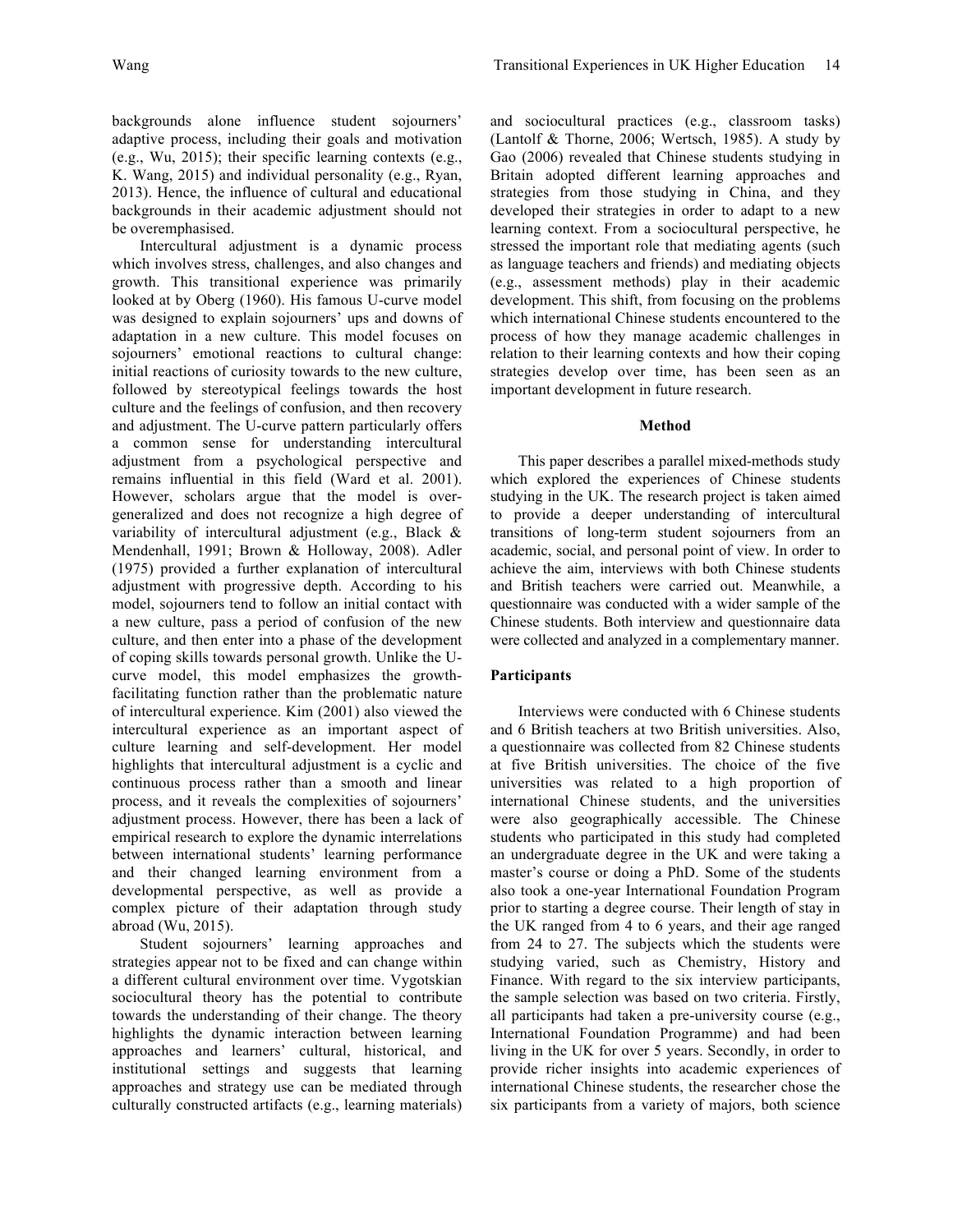and non-science. The British teachers who participated in the teacher interview were teaching at both undergraduate and postgraduate levels and specialized in different subjects. Their teaching experience of Chinese students was all more than three years. The reason for choosing these six British teachers as the participants is due to the fact that they all had rich experience in teaching international students as well as working closely with international Chinese students in UK higher education.

## **Data Collection**

The data collection for this project lasted for approximately 7 months, between March 2010 and September 2010. A total of 18 in-depth narrative interviews were conducted with 6 Chinese students. An interview guide was used to help the students to organize their memory and reflect on their experiences in a more narrative way. The interview questions were derived from the following 6 issues:

- 1. Expectations prior to departure,
- 2. Academic challenges and stress,
- 3. Views about the teaching and learning that they receive,
- 4. Daily life and social life issues,
- 5. Coping strategies and adjustment, and
- 6. Perceived changes and personal growth.

The students were encouraged to talk about any issues that they wanted to address or considered important. The in-depth narrative interview was used as an important method to explore the dynamic process of student sojourners' intercultural adjustment (see also Fougère, 2008). The students were interviewed individually in their mother tongue, Chinese, and the length of each interview ranged between 40 and 60 minutes. 12 semi-structured interviews with 6 British teachers were also conducted in English in order to explore their experience of teaching Chinese students and the factors that may affect the students' adjustment processes. The length of each interview ranged from 30 to 40 minutes. With the interviewees' permission, all the interviews were audio-recorded.

The questionnaire included four main sections. The construction of the questionnaire items was inspired by the Gu and Maley's (2008) Questionnaire for Chinese Students, the Sociocultural Adaptation Scale (Searle & Ward, 1990), and Carver, Scheier, and Weintraub's (1989) list of coping strategies. Section 1, which had two questions, explored Chinese students' early academic adjustment. The first question requested the respondents to choose at least three aspects which they found unexpected from a list of seven and give comments. They were also invited to provide further information on how they adjusted to these aspects.

Section 2 was constructed to identity what difficulties Chinese students experienced in three areas, including daily, academic, and social life. The respondents were asked to select the three most difficult aspects they perceived during their early period and the three most difficult aspects they perceived after three years from a list of difficulties (16 items). Section 3 explored which of the coping strategies (12 items) Chinese students perceived as helpful. The respondents were asked to choose the coping strategies which they used and found helpful. In the final section they were invited to comment and reflect on their changes and personal growth as they moved from the Chinese to the British context. They were also asked to provide their background information, including their gender, age, length of study in the UK, and subject of study. Two hundred fifity questionnaires, including both Chinese and English versions, were distributed via internal mail to the members of the Chinese student unions at five British universities, and 82 long-term student sojourners responded to the questionnaire. All data was anonymized, and pseudonyms were assigned to the participants.

#### **Data Analysis**

There were two stages of data analysis. Firstly, a direct analysis of data gained from each instrument was carried out. The data which was collected from student and teacher interviews was analyzed manually, and the process of direct analysis included coding the data in order to put it into categories, reflecting on the data, organizing the data in order to look for patterns and themes, and connecting discoveries to an analytical and conceptual framework (Richards, 2003). In order to make the interpretation closer to the interviewees' original ideas, the interview data was transcribed and analyzed in their original language. With regards to the questionnaire data, the Chinese students' responses to the open questions in Sections 1 and 4 were mainly analyzed inductively and were also examined for similarities and differences in their views and experiences. Responses to Section 2 and 3 were analyzed quantitatively as the frequency of perceived difficulty studying abroad, as well as usefulness of coping strategies. After a direct analysis of the data was gleaned from each instrument, the next level of data analysis included the synthesis and interpretation of different data sources.

#### **Results**

This section will describe the intercultural experiences of the long-term Chinese student sojourners in the UK. In presenting the data, the sections that follow will describe what challenges and problems the Chinese students experienced over time, how the Chinese students managed their difficulties, and what changes they underwent as they moved from the Chinese to the British context.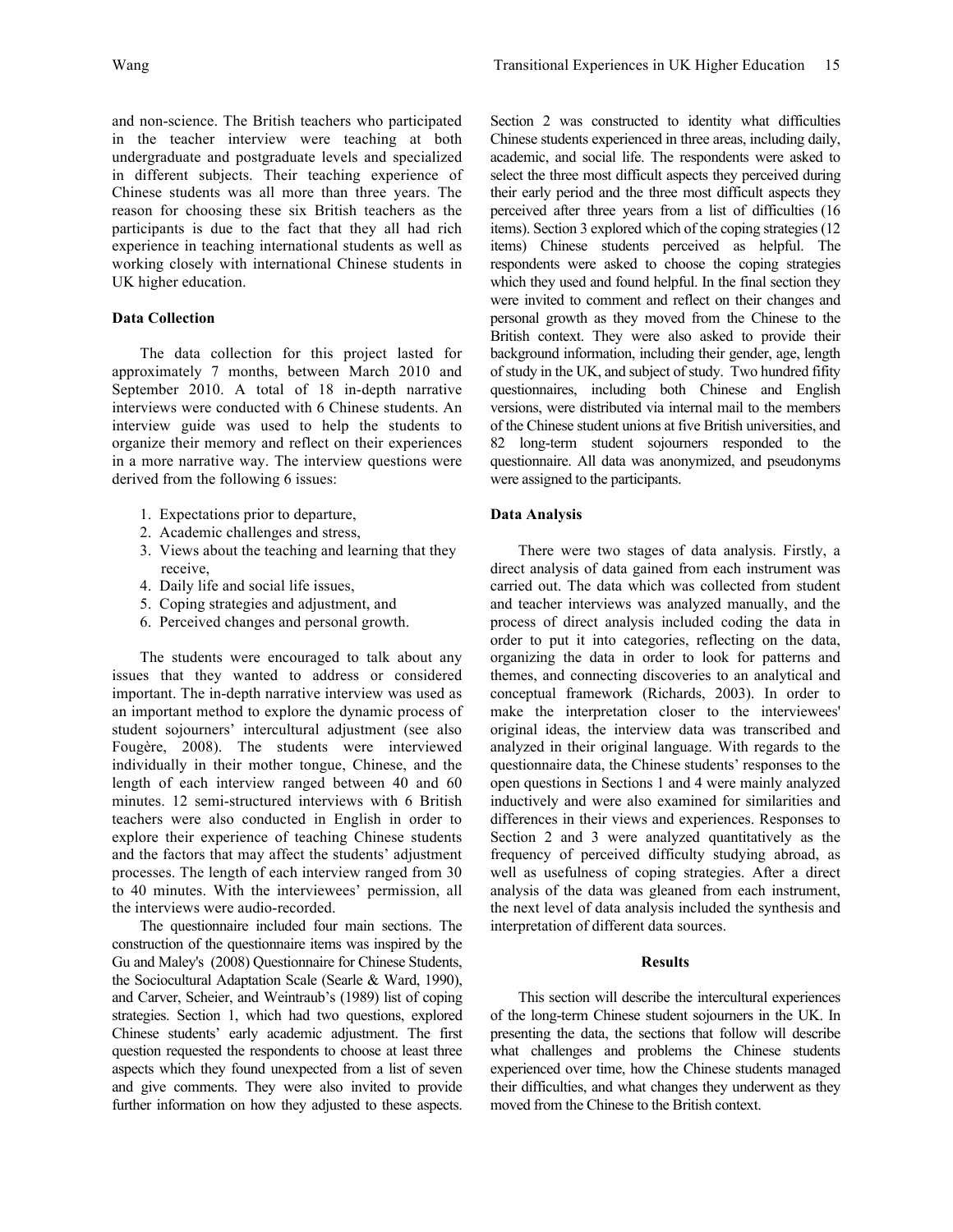

Figure 1 *Most stressful and difficult aspects during the Chinese student's early adjustment*

#### **Perceived Difficulties and Stress**

The Chinese students who participated in my study encountered a wide variety of challenges in adjusting to daily, academic and social life in the UK. The questionnaire respondents reported that adjusting to academic life was the major concern during their first year. Figure 1 shows that the most frequently reported difficulties and stressful aspects were expressing clearly ideas in classes (D), participating in class discussions (E), writing up papers (G), and understanding lectures (C).

The participants in the student and teacher interviews also highlighted a number of language-related issues, such as weak reading skills, difficulty in taking notes, and the understanding of lectures, which gave rise to academic problems. In particular, most student interviewees addressed linguistic challenges in verbal interaction in the classroom: "I knew I wasn't able to speak fluent as native speakers. I felt nervous to speak up in class or talk to local students. It was difficult to express myself clearly when I felt nervous" (Ying).

Due to inadequate speaking ability, the students felt less confident and their anxiety increased when they spoke up publically or interacted with local students. The language weakness was considered as one of the biggest barriers to international students' academic performance: "Language is the key factor to make them more or less successful than domestic students… if they feel more comfortable in using English, they can remove the stress of working in the second language" (Adam, lecturer).

Apart from language weaknesses, the teacher interviewees further suggested that a lack of participation in interactive activities could be also attributed to cultural differences, as noted by the following lecturer: "Their participation in the group



discussion is always lower. I'm wondering whether that is a cultural barrier or is a feature in the way which they were taught in China, because normally the language is not a big problem after six months" (Richard).

Evidence from responses in the student interviews also indicated that the Chinese students' cultural values and traditions, such as collectivism and harmony, influenced their ways of learning and interaction. The student interviewees described that they tried to control their emotions, avoid conflict, and maintain inner harmony with their teachers and peers: "Many Chinese students are good listeners, but seldom ask questions. We could have lots of worries that stop us from questioning others' opinion. Group harmony is always considered. We think if it's polite to interrupt when people are talking. If I challenge their opinion, I may make them lose face" (Ming).

Their interaction style was also related to the concept of "mian-zi," or "face" (see also Spencer-Oatey, 2000). In order to maintain others' "face," most student interviewees tended to ask few questions and avoided challenging their teachers' and peers' opinions. By contrast, Hua sought opportunities to interact with her peers and enhanced her learning through discussion and questioning. She highlighted in the interview that the Chinese learner should not be stereotyped and that teacher-student interaction was a two-way process. In particular, a close relationship between her British teacher and peers and a relaxed classroom interaction motivated her to actively engage in group discussions.

After moving on to postgraduate study, both interview and questionnaire data revealed that the students' language barrier decreased over time, but other challenges arose (see Figure 2).

Compared with Figure 1, there was a noticeable decrease in language-related problems in academic life,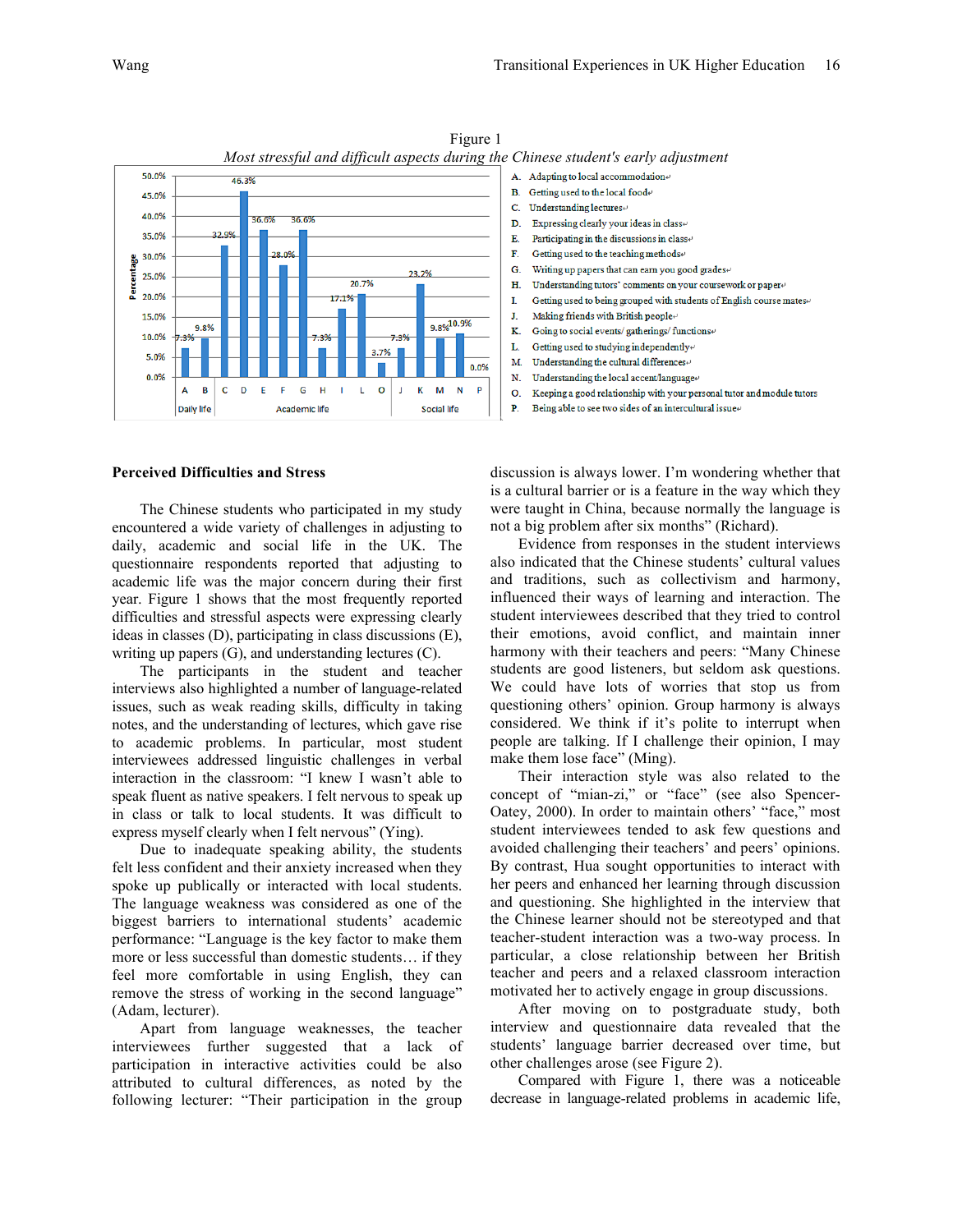

Figure 2 *Most stressful and difficult aspects during a postgraduate degree*

such as understanding lectures (C) and expressing clearly ideas in classes (D). Writing papers that earns good grades (G) was still regarded as the most difficult and stressful aspect. The students' language problems reduced in academic writing; however, in order to write better papers, presenting a critical argument was viewed as a more difficult aspect to deal with: "My supervisor often asks me to provide more critical argument. I think being critical doesn't just mean criticise. Thinking critically is not easy. I need to seek further advice from my supervisor and develop my critical thinking skills" (Lily).

Like Lily, other student interviewees also realized that their critical thinking skills needed to improve and played a vital role in their academic achievement. The tradition of rote learning and memorization could affect Chinese students' independent and critical thinking, as noted by a PhD supervisor: "Some of my students are from China. They told me that they got used to believing teacher's answers or often followed the model answers. I often encourage my students to challenge the conclusions of other writers more and establish their own conclusion" (Maggie). Maggie's comment indicates that some Chinese students were less likely to question knowledge, and tended to rely on the textbook and follow their teachers' instruction. They needed to engage more in the process of critical writing and develop their critical thinking skills with continuous support and feedback from their teachers.

When the students moved on to postgraduate study, they were given more opportunities to engage in independent research and more responsibility for learning:

• "The idea of the course is to enable students to become an independent researcher... They may start some confusion, but they will gradually discover their own research areas through our direction" (Mary, lecturer).

- A. Adapting to local accommodation+ B. Getting used to the local food+ C. Understanding lectures+ D. Expressing clearly your ideas in class<br> $\leftrightarrow$ Ē. Participating in the discussions in classe F. Getting used to the teaching methods. G. Writing up papers that can earn you good grades+ H. Understanding tutors' comments on your coursework or paper+ L Getting used to being grouped with students of English course mates  $\cdot$ Making friends with British peoplee J. K. Going to social events/ gatherings/ functions<br> $\cdot$ L. Getting used to studying independently<br>  $\!varepsilon$ M. Understanding the cultural differences  $\cdot$ Understanding the local accent/language  $\! \cdot \!$ N. O. Keeping a good relationship with your personal tutor and module tutors P. Being able to see two sides of an intercultural issue<br> $\cdot$ 
	- "They often want me to tell them what to do but I always ask them to get their own plans first. As a teacher, you need to encourage learner autonomy" (Adam, lecturer).

The British teachers advocated autonomous learning and expected their students to play an active role in learning. By contrast, many students expected their British teachers to give them more explicit directions and found it difficult and stressful to study and research independently:

- "I have more time to do my own research now. My supervisor gives me lots of freedom, but I feel confused and unsecured. I often wonder whether I'm on the right direction" (Hua, interview).
- "Independent study is challenging. My supervisor won't tell you how to do the experiment. You have to discover the rules by yourself" (Lan, questionnaire response).

In Figure 2, going to social events (K) was reported as the second most difficult and stressful aspect. The stress which was caused by making friends with British people (J) and keeping a good relationship with your module tutors and supervisors (O) also increased. Many students noted in the questionnaire that they had few opportunities to socialize with local people and lacked social language. This made them feel uncomfortable in attending social events and interacting with local people. Some student interviewees also commented that they found it very difficult to keep real friendships with host students:

• "My British friends often asked me to go to pubs. I didn't enjoy clubbing and drinking,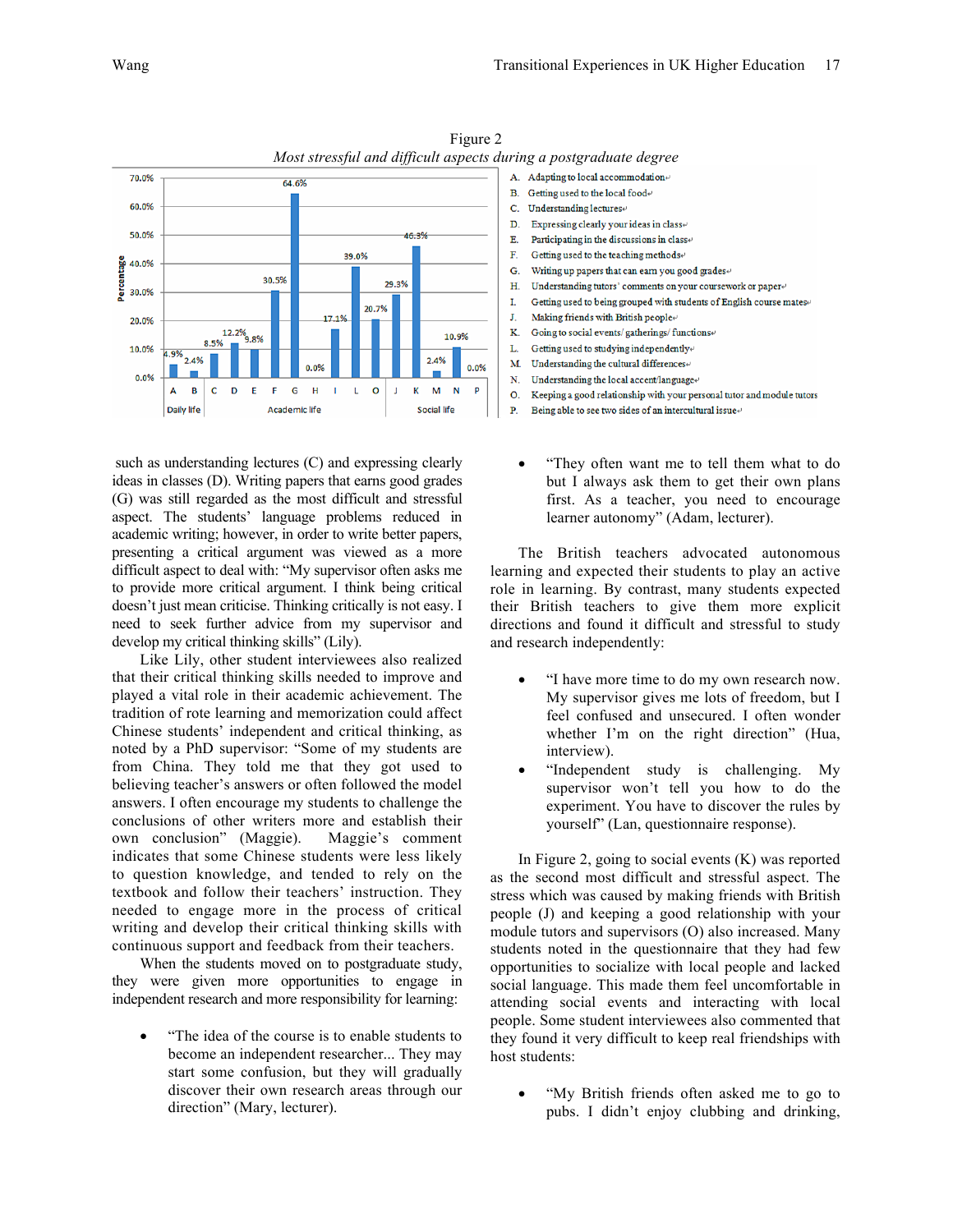maybe because of our cultural differences. Now I only have two British friends I stay in contact with" (Lin).

• "We know their culture a lot, the problem is that my British friends don't know much about ours or sometimes misunderstand our culture. It's hard to maintain our friendship" (Lily).

Due to different lifestyles and their perceived cultural distance, the Chinese students became less willing to interact with host students and maintain their friendship. Some teachers also suggested that a situational constraint could influence their social network: "There are lots of Chinese in British universities. There is no pressure for them to learn about other cultures by social means. If you are from somewhere like Russia, there would be a few on the campus. You will be forced to mix with people from other groups" (Andrew).

Most teacher interviewees commented that Chinese students tended to stick together and interact less with people from other countries. However, Ming, Hua and Tao stated in the interview that they made great efforts to stretch beyond their comfort zone and expand their social network:

- "I know it's difficult to make local friends, but it's nice to meet more people and know more about the British culture from them. I try to build closer relationship with them. Reading local magazines can be a good way to know their life and find common topics to talk about" (Tao).
- "The more I communicate with them, the more" proper I can acquire at English, particularly in terms of idiomatic expressions" (Hua).

The interview data indicated that increasing contact with local people was viewed as an important way to enhance their cultural and language learning by the Chinese students.

As can be seen from the questionnaire and interview responses above, the students were still adjusting to academic and social life in the UK after they completed an undergraduate degree, and the transition to the host environment which the students underwent appeared to be slow and continuous. Although some language-related problems which occurred at the early stage reduced, the students also encountered new challenges when they became more involved in social and cultural activities in the UK.

#### **Managing Stress and Problems**

Although the Chinese students encountered many difficulties, they made strategic attempts to deal with their stress and problems and managed to survive in the new environment. According to the questionnaire data, social support played an important role in their psychological, social, and academic adjustment. In particular, contacting with co-nationals (e.g., their Chinese friends and course mates) was perceived as the most useful strategy to support them emotionally and academically. More than 50 % of them also highlighted the importance of contact with module tutors and other international students for their academic support, although they sought little emotional support from people from other countries. Apart from social strategies, planning (e.g., making a study plan) and mental disengagement (e.g., listening to music to take the mind off things) were selected as helpful personal coping strategies by about half of the students. By contrast, the smallest proportion of them found behavioral disengagement (e.g., giving up the attempt) helpful.

Evidence from the student interviews supports the use of coping strategies identified from the questionnaire data. Social support was also perceived as an important resource for coping. During their early adjustment, the student interviewees were more likely to seek academic support from co-nationals rather than host nationals due to language barriers. Hua and Tao later increased opportunities to build closer relationships with their British teachers and socialize with their peers outside the classroom. As a result, they were more willing to participate in classroom interactions: "I try to let my tutors know about my stress and progress. When I communicate more with my tutors, I feel more comfortable to interact with them. I find it very helpful to talk with them. They don't simply tell me the answer. Instead, they direct me to find out the solution" (Hua). Hua consciously formed social relationships with her tutors outside the classroom. The attempts were viewed as important affective strategies to help her build on her intrinsic motivation and lower her anxiety (Oxford, 2011). She also experienced the benefits of using social strategies and developed her learning strategies through interacting with her tutors.

One of the teacher interviewees further commented that not all Chinese students wanted to seek support from their teachers and that it varied considerably. She expected the weaker students to seek more advice, but the good students normally asked for more help: "I know some Chinese students, who are struggling, but they never ask for help. They shouldn't feel that they'll be judged. Good Chinese students tend to seek more advice from us" (Mary).

Compared with other student interviewees, Ming felt more willing to seek support from international students from different cultures. He found that other international students could show more patience and empathy to his problem than domestic students. Most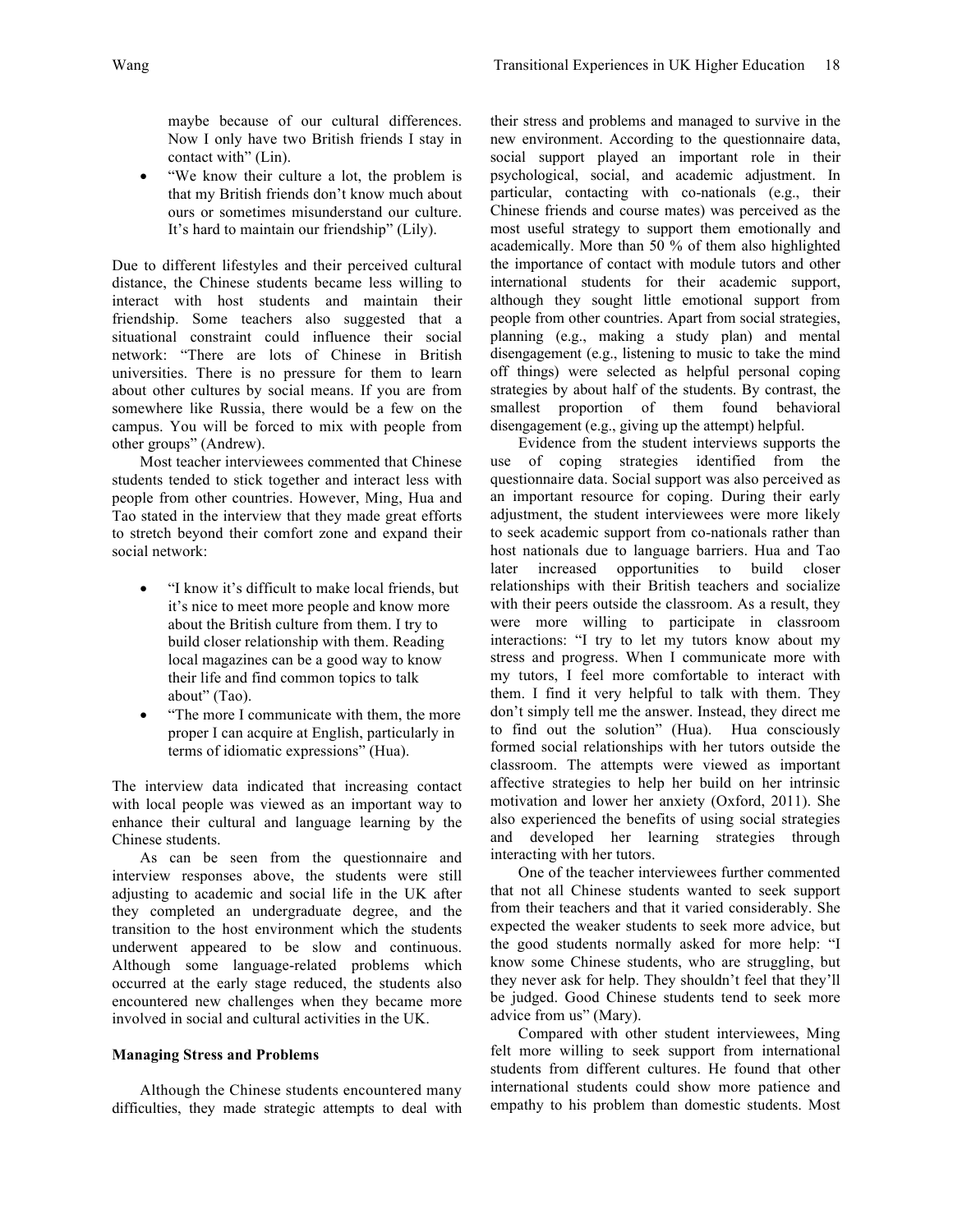student interviewees tried to seek academic help from different social networks, but they preferred to gain emotional support from their co-nationals. As they shared the same language and culture, they felt closer to their co-nationals and more comfortable to talk about their personal issues with them: "I can communicate with my Chinese friends in the way I cannot speak in English. They understand my problems and feeling more easily" (Lily).

Besides social strategies, the student interviewees also combined with other personal strategies to support their adjustment:

- "I keep thinking that stress can be good too and it enables me to work harder and helps me reorganize myself" (Ying).
- "Managing time effectively and making plans are important strategies for me to manage stress" (Tao).
- "I often draw cartoons when I feel lonely and watching films is also a good way to reduce stress" (Lin).

As can be seen, attempts to focus on the positive aspects of a situation, make plans about their coping actions, and reduce stress and loneliness through engaging in other activities were deployed as useful strategies to help them cope with their stress. In particular, some students highlighted that devising a clear study plan could be an effective strategy to deal with their study stress.

## **Academic Development and Personal Growth**

Although the Chinese students encountered a variety of difficulties in the UK, their intercultural experiences enabled them to develop academically and personally. In particular, the Chinese students' listening and reading skills improved noticeably, and selfconfidence in using English increased:

- "I heard English every day. I have no problem understanding lecturers and daily life conversations. I can't say that my speaking has improved greatly, but I'm more confident to communicate with local people" (Lin, interview).
- "I tried to understand every word when I read an article, but now I use skimming and scanning to increase my reading speed. These two strategies really work for me" (Jia, questionnaire response).

Increased contact with the English-speaking environment and the effective use of language learning strategies were reported as two important factors that promoted their language learning. However, not all language skills improved greatly, and the improvement in speaking did not match their expectation: "I expected to speak English fluently. But, actually, I spend more time studying and don't have many opportunities to speak English. I don't think my speaking has improved a lot" (Han, questionnaire response). As their academic life was stressful, participants described that they devoted considerable amount of time and effort to strengthening their subject knowledge and doing their academic work. However, they had much less time to attend social events and socialize with people. Consequently, they lacked social language and skills and suffered great loneliness in their social life.

The questionnaire responses and interview data also revealed that there were noticeable changes in the students' learning strategies and approaches. In order to achieve better academic performance, many students evaluated their learning and made a continuous effort to strengthen their existing strategy use:

- "I used to follow the reading list which my teacher gave, but I found that I need to read more in relation to my own needs. Discussing ideas with my coursemates is also a useful way to help me understand the reading material" (Lin, interview).
- "I'm quite good at preparing my exams now. I tried to talk to my learning advisors and gained great insights from them. I realize that memorizing the textbook is not always effective. I need to review my schedule and leave more time to revise" (Cai, questionnaire response).

Lin and Cai became more selective in what they read and revised, and they improved their strategy use in relation to their learning needs. They reflected upon their own learning and developed their strategic awareness. Interaction with more capable others (e.g., peers and learning advisors) also played an important role and promoted their potential development.

The students experienced a more teacher-centered way of teaching in China and had fewer opportunities to learn through interaction. By contrast, they were engaged in more learner-centered teaching in the UK. Although some students experienced difficulties in adjusting to the teaching style, they also recognized the value of autonomous learning:

• "When we weren't sure about what the 'text' is referring to. Our teacher didn't offer assistance straightway; rather, she directed us to explore the answer by ourselves. I realized that my own discovery is better. I really enjoyed my achievement" (Hua, interview).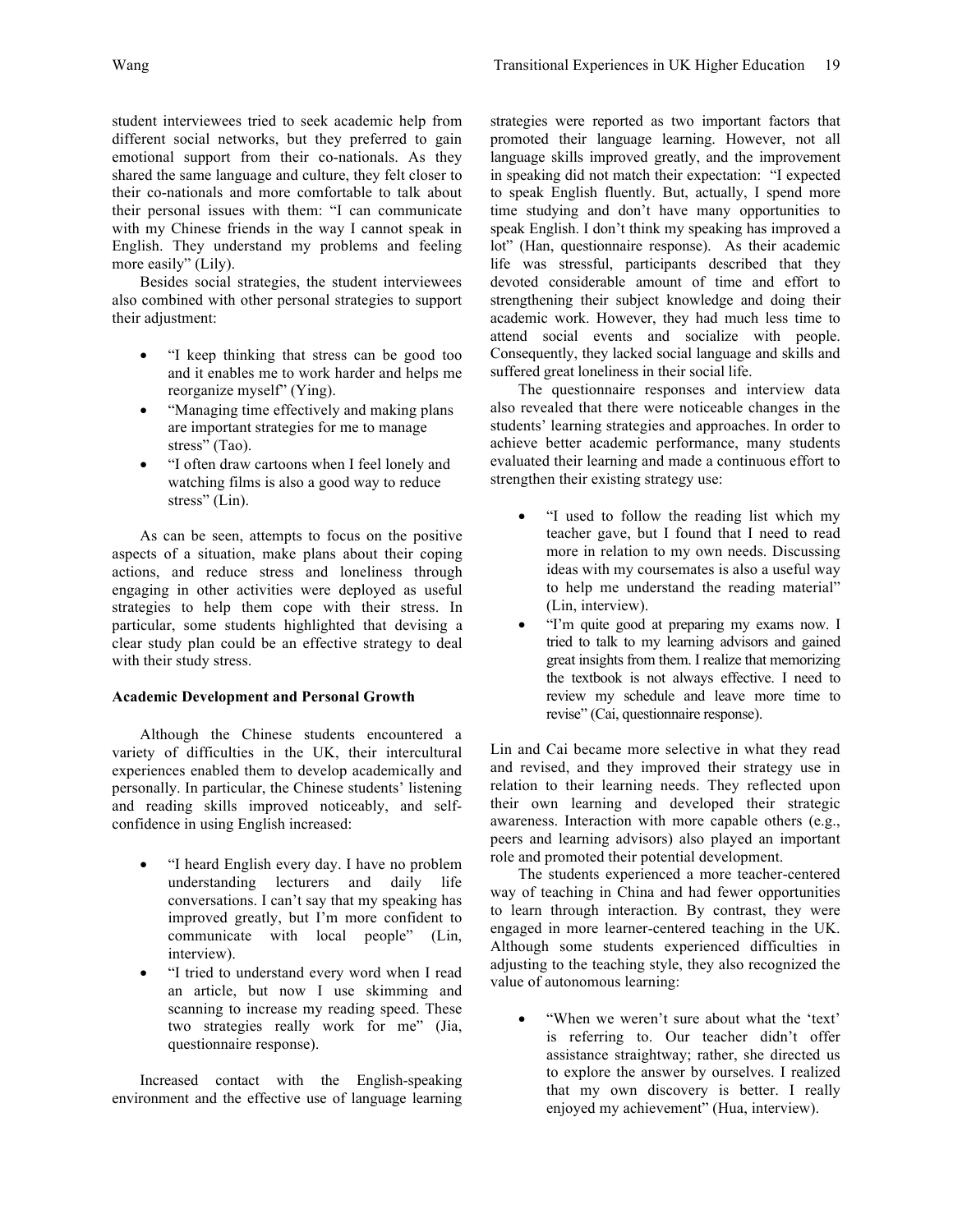- - "No one can do the learning for us from a lifelong perspective. It's important to develop my own problem-solving skills. Copying other people's work won't help. We shouldn't waste our time repeating others' opinion" (Long, questionnaire response).

The context of teaching and learning in the UK, including the teaching style, classroom interaction and teacher-student role, appeared to be an important factor influencing their learning approaches. As can be seen, their learning approaches were not fixed, but rather, were socially constructed and could change over time. With regard to Hua and Long, the process of autonomous learning engaged their personal agency in thinking and analyzing the problem, and this in turn increased their motivation to discover the answer or solve the problem. The students also recognized that independent learning did not mean learning without help, and negotiated interaction with others can enable them to engage more in the thinking process and enhance their understanding: "The best thing to enhance our learning experience is to talk about our work to the people around us so we can learn new things how other people do *[sic]*" (Tao, interview).

Communicating with people from different cultures also provided the Chinese students with more opportunities to recognize their cultural uniqueness and helped them grow in terms of sensitivity to cultural differences:

- "Although I'm proud of my culture, this experience makes me become tolerant to cultural differences. I really enjoy knowing about their cultures" (Lin, interview).
- "I got an impression of British people who are cold and a bit elegant...but I change my mind. Now I don't think they are elegant, they may be shy. Sometimes they don't talk to you, because they don't want to disturb you" (Ming, interview).

Lin became more tolerant of cultural differences than before. By contrast, Ming reflected on his preconceived opinion about British people and tried to avoid a cultural misunderstanding. Their intercultural experiences also brought some challenges to their identity in terms of their personal characteristics and interpersonal relationships:

• "I reconstruct my perception of myself. I was a confident person. However, when I encounter many unexpected difficulties, I become less confident and very dependent now" (Lily, interview).

"The longer I stay here, the less common topics I have with my friends in China. I start to lose my old friends. This is the change which I don't want to accept" (Ying, interview).

The Chinese students experienced many changes in their personality and social life during their stay. Their identity also changed over time and they had a less clear sense of their original identity. Ying, Tao, and Hua further commented that their re-entry experiences provided them with opportunities to reflect on their identity: "Last year when I went back China, I found it difficult to adjust to the lifestyle in China. I also have to admit that I can't fit in the British culture. However, I enjoy my own space now. I have made lots of friends from other cultures. I'm happy to talk to them and share experiences with them" (Hua, interview).

The interview data suggested that their length of stay did not affect the degree of the acceptance of other culture(s), but the long-term sojourners needed to respond to more dynamic identities and experienced more complex issues about their identity. As can be seen from Hua's comment, she made further efforts to expand her social networks and created a new space in which they felt more comfortable to have contact with each other. She negotiated her cultural experience with others, and the process of exploring a new space seemed to bring a different formation of life.

## **Discussion**

The key findings from both the interview and questionnaire data can be summarized as follows:

- 1. The language barrier was perceived as a key challenge to academic, psychological, and social adjustments.
- 2. Cultural differences in educational perceptions were seen as one of the biggest challenges in fitting into the British education context during the students' early adjustment.
- 3. Changes were found in the students' perceived stress and difficulties when they had better language ability.
- 4. Social contact with co-nationals and British teachers was perceived as the most helpful strategy to manage academic and personal difficulties.
- 5. The students' academic development was mainly in three aspects: language ability, learning strategies, and learning approaches.
- 6. The sojourn experiences helped the students grow in terms of intercultural sensitivity and identity.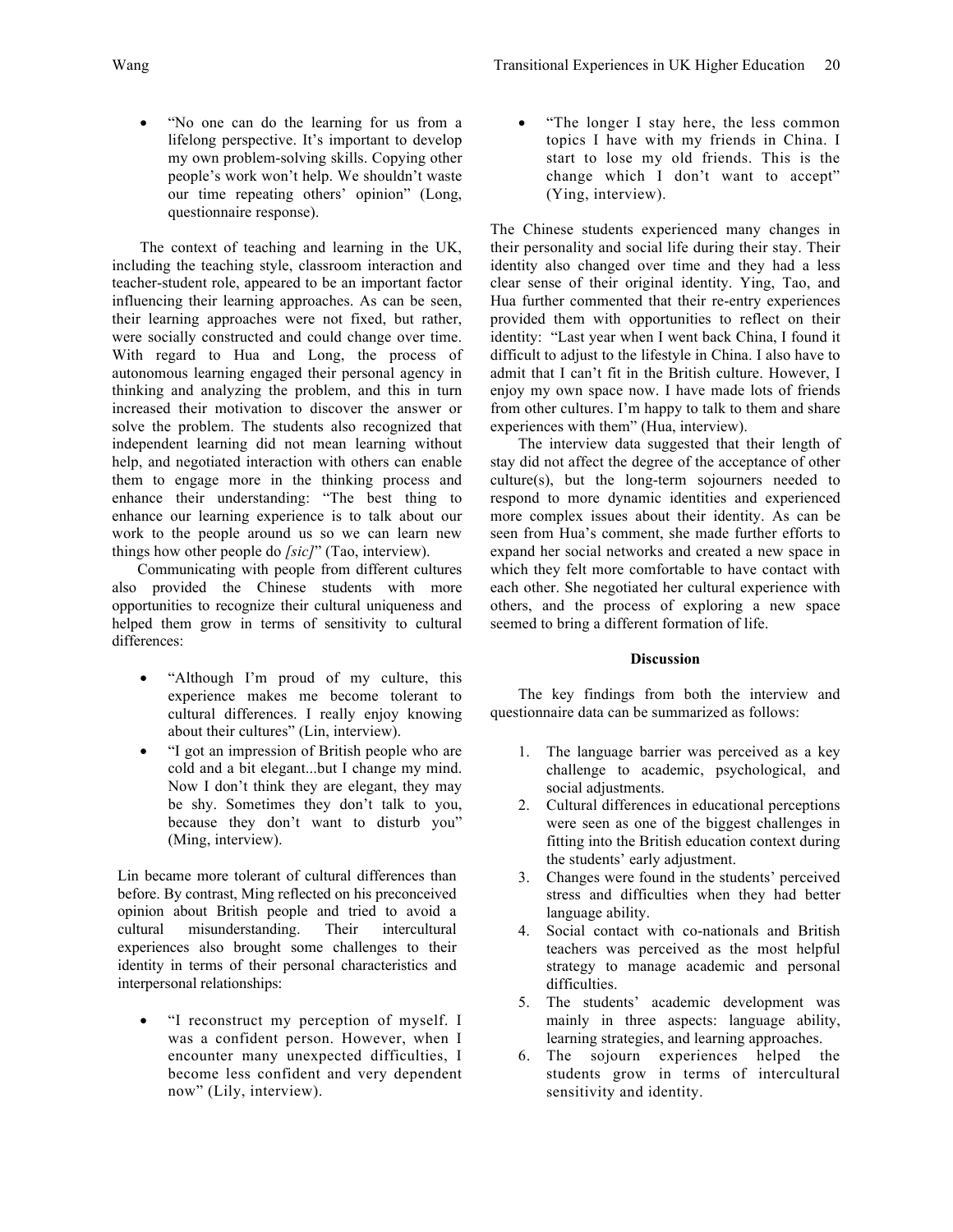## **Difficulties and Stress**

The main aim of the Chinese students studying abroad was to obtain the best possible degree. Academic life was of greatest concern among the students during their early adjustment. In particular, they perceived inadequate language proficiency as one of the biggest obstacles constraining their academic adjustment. Weak language skills caused many language-related problems, such as expressing clearly ideas in classes, understanding lectures, and writing papers. These findings support the previous research of Tian and Low (2012) and Griffiths (2013). The students also showed that inadequate language proficiency brought psychological distress when they had to produce any kinds of spoken discourse in classroom activities. With regard to the long-term student sojourners, the teacher interviewees further suggested that a cultural barrier was more likely to prevent their participation in classroom interaction when their language ability had improved.

After the students moved on to their postgraduate study, some daily life issues and academic problems were reduced considerably, and they were overtaken by social problems. Although some studies showed that there was a continued social development among Chinese students when they stayed longer in the host country (e.g., Li, 2012), the social adaptation of the long-term student sojourners in this study seemed to be more daunting than what they had expected. In particular, going to social events and making local friends brought stress to them, and they also suffered loneliness due to an isolated social network. The more they interacted with local people, the more cultural and lifestyle differences they found. Due to cultural differences, they found it difficult to build a social network with British people or develop a lasting friendship. Furthermore, although their confidence in using English increased over time, they also claimed that they needed to improve their social language which could help them engage in everyday conversation. Some of the students made continuous efforts to expand their social network with British people and the people from other cultures and recognized the social interaction as an important aspect of cultural and language learning.

Moving on to a postgraduate degree, the students had better language ability and increasingly adjusted to the convention of the academic writing. They aimed to write more critically and enhance the quality of their academic writing. They tried to shift from reproducing other people's work to presenting more critical argument. Many students showed that they needed to improve their critical thinking skills, which played a vital role in their academic achievement. This is also supported by other studies (e.g., Paton, 2005; Turner, 2006). However, the Chinese students cannot be generalised as less critical learners, because the findings of this study also showed that some Chinese students' critical thinking skills developed over time through their effort, as well as through their teachers' support.

This study further revealed that the students' academic adjustment, social adjustment, and psychological adjustment were all interrelated. Their linguistic competence can be improved greatly through socializing with people from other groups. Consequently, the students can become more relaxed and confident to produce spoken discourse in different kinds of situations. Few studies on international students have related social adjustment to academic performance. Gill (2007) showed the importance of social adjustment in both psychological and academic adjustment. By contrast, this study further suggested that weak language skills and perceived cultural differences caused the students' stress to interact with host students and limited their opportunities to exchange ideas for greater learning.

# **Coping Strategies**

Social contact was identified as a major coping strategy in student sojourners' intercultural adaptation, and three distinct types of social networks served different functions (see also Yu & Wright, 2016). However, not all three networks played an important role in their academic, psychological, and social adjustment. The students stressed the significance of friendship with co-nationals in all three aspects of adjustment. With regard to academic support, interacting with British teachers and other international students also played an important role, although little emotional support was sought from these two types of social networks. They particularly appreciated the teachers' great encouragement and effective learning advice. Compared with domestic students, they seemed to feel more comfortable to seek academic help from other international students. However, social needs were not benefitted greatly from host nationals and international contact.

## **Changes and Growth**

The results of this study indicated cross-cultural differences in educational expectations between the Chinese students and British teachers. In particular, the differences were found in their teaching style, classroom interaction, and teacher-student roles. Consequently, the students experienced learning shock and felt a loss of their familiar teachinglearning culture during their early adjustment. Several studies (e.g., Durkin, 2011; Jin & Hill, 2001) reported similar findings and suggested that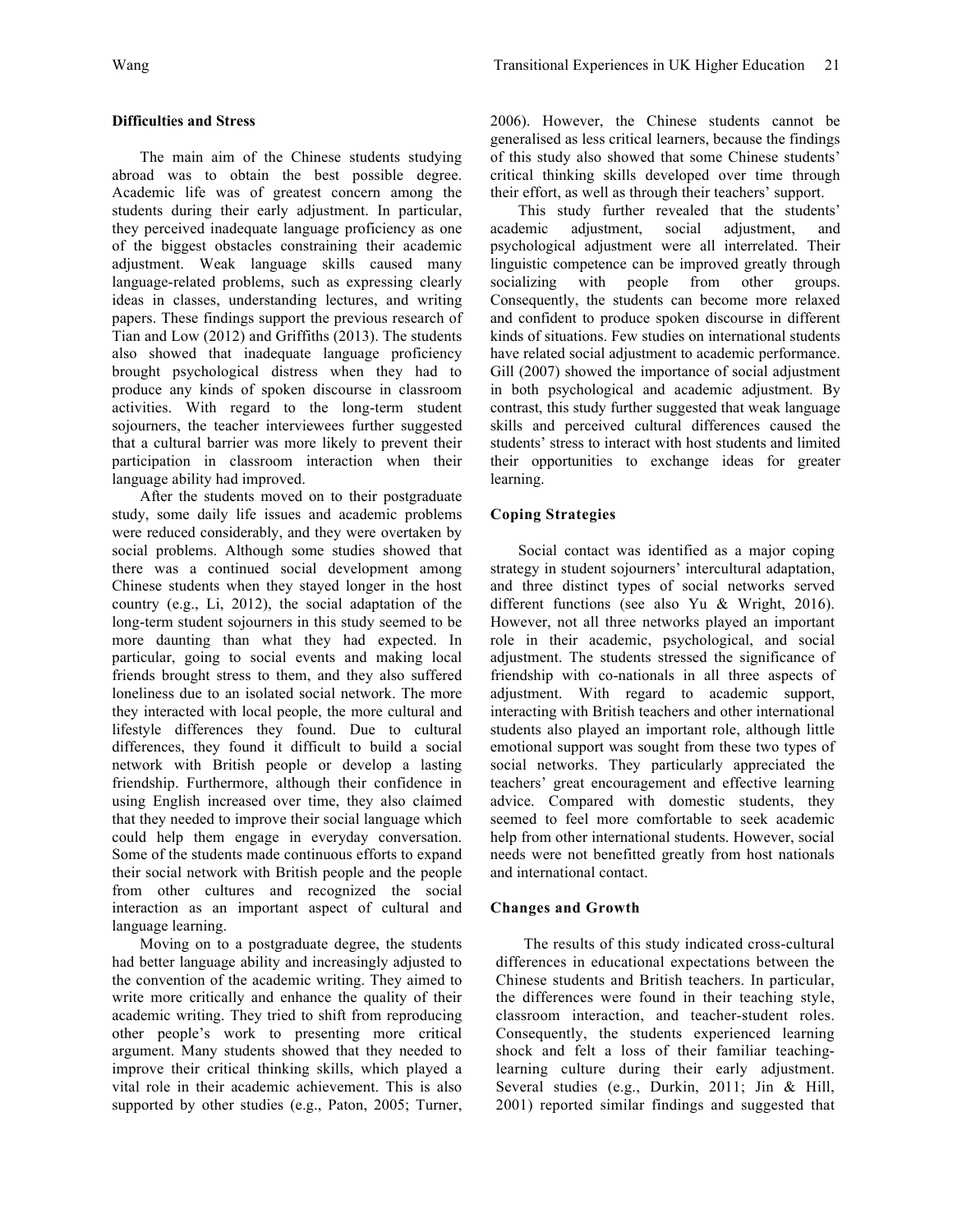cultural and educational backgrounds influenced students' academic adjustment. However, this study also showed that the influence of cultural and educational backgrounds in the students' academic adjustment became less influential when they had more exposure to the academic culture in the UK. Cultural differences cannot be used to stereotype the Chinese learner, and there are considerable individual differences in social interaction, learning approaches, and strategies.

The students' academic adaptation appeared to be a dynamic process rather than a static picture. Their academic stress and the challenges which they experienced could be beneficial to their academic development. The process of their academic adaptation was generally seen as a positive development over time (see also Wu, 2015). In particular, their motivation, teachers' effective pedagogical skills and a good teacher-student relationship were perceived as important factors for their academic adaptation.

Their sojourn experiences also enabled them to develop their tolerance of cultural differences (see also Anderson, Lawton, Rexeisen, & Hubbard, 2006). However, the degree of their intercultural sensitivity varied among individual students. The long-term sojourners also experienced more complex issues in terms of their identity. As mentioned above, the students experienced a conflict between the need to adapt to British culture and resistance to losing their original identity. Their identity development underwent a process of transformation rather than one of replacement. It would seem that the longer they stayed in the UK, the more confusion they experienced as to where they belonged. Yet, this also provided a great opportunity for them to explore a third "space" in which their intercultural identity developed. Creating a "third space" appeared to be an important route for them to manage the interrelationship between the old and the new culture (see also Fougère, 2008).

Many British universities have offered orientation programs which help international newcomers settle into university life, as well as academic and emotional support for their early transition (e.g., the first year). However, the findings of this study revealed that some international Chinese students who had studied in UK higher education for a few years continued to experience problems in adjusting to academic and social life in the UK, while they achieved personal growth over time. Therefore, universities need to provide ongoing programs, continuous support, and a variety of resources which help international students accelerate their adjustment to UK higher education. In particular, the results showed that the long-term Chinese students perceived academic writing and social interaction as the most difficult aspects. Apart from academic writing classes, universities need to offer a

series of workshops for international students and encourage them to discuss their writing problems at different stages of their degree programs. Furthermore, universities need to run some training programmes which provide practical advice for their social interaction problems and more explicit critical thinking instruction. To help students who are long used to a teacher-centered approach, it is crucial for teachers to modify a communicative approach in relation to students' needs and culture. Chinese students should seek more opportunities to engage with target language speakers, as well as with people from other cultures, and expand their social networks. They also need to make deliberate and continuous efforts to develop their language skills and intercultural awareness, as well as to reflect on their changes (e.g., keeping a reflection journal).

There are limitations to this study which suggest directions for future research. Firstly, the number of questionnaire responses received was a relatively small, and thus the results cannot be generalized to represent all international Chinese students. Secondly, the Chinese students were asked to describe their experience of study abroad over a period of three years. It is possible that they might make generalizations about their adjustment processes and reinterpreted what had happened during the process. Thirdly, since the study was undertaken in 2010, changes that have occurred in UK higher education, such as the changing costs of overseas study, investment in additional support, and further funding opportunities for international students, could affect the quality of learning and of the student experience. Further longitudinal research, involving collection of data at different points during student sojourners' adjustment process, is needed in order to obtain more specific information about their adjustment and trace their actual changes over time. The findings of this study also stress the need for further study of re-entry adjustments of international students to their home cultures, as well as changes in their identity after a long stay in the host country.

## **References**

- Adler, P. (1975). The transitional experience: an alternative view of culture shock. *Journal of Humanistic Psychology, 15*, 13-23. doi: 10.1177/002216787501500403
- Anderson, P. H., Lawton, L., Rexeisen, R., & Hubbard, A. (2006). Short-term study abroad and intercultural sensitivity: a pilot study. *International Journal of Intercultural Relations, 30*, 457-69. doi: 10.1016/j.ijintrel.2005.10.004
- Beaven, A., & Spencer-Oatey, H. (2016). Cultural adaptation in different facets of life and the impact of language: a case study of personal adjustment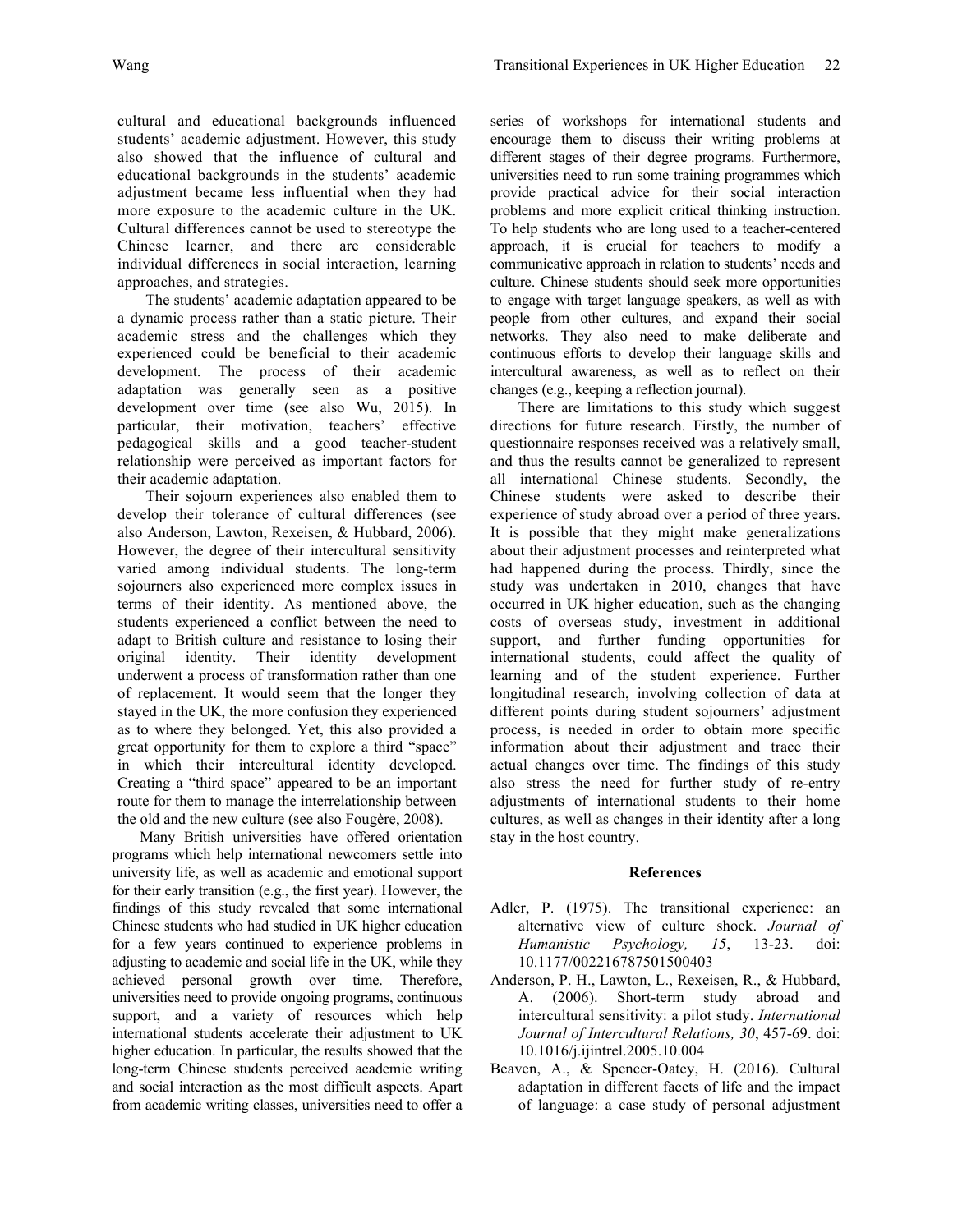patterns during study abroad. *Language and Intercultural Communication, 16*, 349-367. doi: 10.1080/14708477.2016.1168048

- Biggs, J. (1996). Western misconceptions of the Confucian-heritage learning culture. In D. A. Watkins & J. B. Biggs (Eds.), *The Chinese learner: Cultural, psychological and contextual influences* (pp. 43-67). Hong Kong: University of Hong Kong, Comparative Education Research Centre/Australian Council for Educational Research.
- Black, J. S., & Mendenhall, M. (1991). The U-curve adjustment hypothesis revisited: a review and theoretical framework. *Journal of International Business Studies, 22*, 225-247. doi:10.1057/palgrave.jibs.8490301
- British Council. (2013). *UK to remain one of world's most popular study destinations*. Retrieved from https://www.britishcouncil.org/organization/press/u k-one-worlds-most-popular-study-destinations
- Brown, L., & Holloway, I. (2008). The initial stage of the international sojourn: Excitement or culture shock? *British Journal of Guidance & Counseling, 36*, 33–49. doi: 10.1080/03069880701715689
- Carver, C. S., Scheier, M. F., & Weintraub, J. K. (1989). Assessing coping strategies: A theoretically based approach. *Journal of Personality and Social Psychology, 56*, 267-283. doi: 10.1037/0022- 3514.56.2.267
- Chien, S. C. (2014). Cultural constructions of plagiarism in student writing: Teachers' perceptions and responses. *Research in the Teaching of English, 49*, 120-140. Retrieved from http://www.ncte.org/library/NCTEFiles/Resources/ Journals/RTE/0492-nov2014/RTE0492Cultural.pdf
- Durkin, K. (2011). Adapting to Western norms of critical argumentation and debate. In L. Jin & M. Cortazzi (Eds.), *Researching Chinese learners: Skills, perceptions, and intercultural adaptations* (pp. 274–291). London: Palgrave Macmillan.
- Fougère, M. (2008). Adaptation and identity. In H. Spencer-Oatey (Ed.), *Culturally speaking*: *Culture, communication and politeness theory* (2<sup>nd</sup> ed.) (pp. 187-203). London: Continuum.
- Gallagher, H. C. (2013). Willingness to communicate and cross-cultural adaptation: L2 communication and acculturative stress as transaction. *Applied Linguistics*, *34*, 53-73. doi: 10.1093/applin/ams023
- Gao, X. (2006). Understanding changes in Chinese students' learner strategy use after arrival in the UK: a qualitative inquiry. In D. Palfeyman & R. Smith (Eds.), *Learner autonomy across cultures: Language education perspectives* (pp. 41-57). Basingstoke: Palgrave Macmillan.
- Gill, S. (2007). Overseas students' intercultural adaptation as intercultural learning: A transformative framework. *Journal of Comparative*

*and International Education, 37*, 167-183. doi: 10.1080/03057920601165512

- Griffiths, C. (2013). *The strategy factor in successful language learning*. Bristol, UK: Multilingual Matters.
- Gu, Q., & Maley, A. (2008). Changing places: A study of Chinese students in the UK. *Language and Intercultural Communication, 8*, 224-245. doi: 10.1080/14708470802303025
- Hofstede, G. (1980). Culture's consequences: International differences in work-related values. Beverly Hills, CA: Sage.
- Hofstede, G. (1986). Cultural differences in teaching and learning. *International Journal of Intercultural Relations, 10*, 301-320. doi: 10.1016/0147- 1767(86)90015-5
- Holmes, P. (2006). Problematising intercultural communication competence in the pluricultural classroom: Chinese students in a New Zealand university. *Language and Intercultural Communication, 6*, 18-34. doi:10.1080/14708470608668906
- Jin, L., & Hill, H. (2001). Students' expectations of learning key skills and knowledge. *International Journal of Language and Communication Disorders, 36*, 333-338. doi: 10.3109/13682820109177907
- Kim, Y. Y. (2001). *Becoming intercultural: An integrative theory of communication and crosscultural adaptation*. Thousand Oaks, CA: Sage.
- Lantolf, J. P., & Thorne, S. L. (2006). *Sociocultural theory and the genesis of second language development.* Oxford, UK: Oxford University Press.
- Li, D. G. (2012). Out of the ivory tower: The impact of wider social contact on the values, religious beliefs and identities of Chinese postgraduate students in the UK. *Race Ethnicity and Education, 15*, 241- 258. doi: 10.1080/13613324.2011.585339
- Martinsons, M. G., & Martinsons, A. B. (1996). Conquering cultural constraints to cultivate Chinese management creativity and innovation. *Journal of Management Development, 15*, 18-36. doi: 10.1108/02621719610146239
- Marton, F., Dall'Alba, G., & Tse, L. K. (1996). Memorizing and understanding: The keys to the paradox?' In D. A. Watkins & J. B. Biggs (Eds.), *The Chinese learner: Cultural, psychological and contextual influences* (pp. 69-83). Hong Kong, CN: University of Hong Kong, Comparative Education Research Centre/Australian Council for Educational Research.
- Oberg, K. (1960) Cultural shock: Adjustment to new cultural environments. *Practical Anthropology, 7*, 170-9.
- Oxford, R. L. (2011). *Teaching and researching language learning strategies*. Essex, UK: Pearson Longman.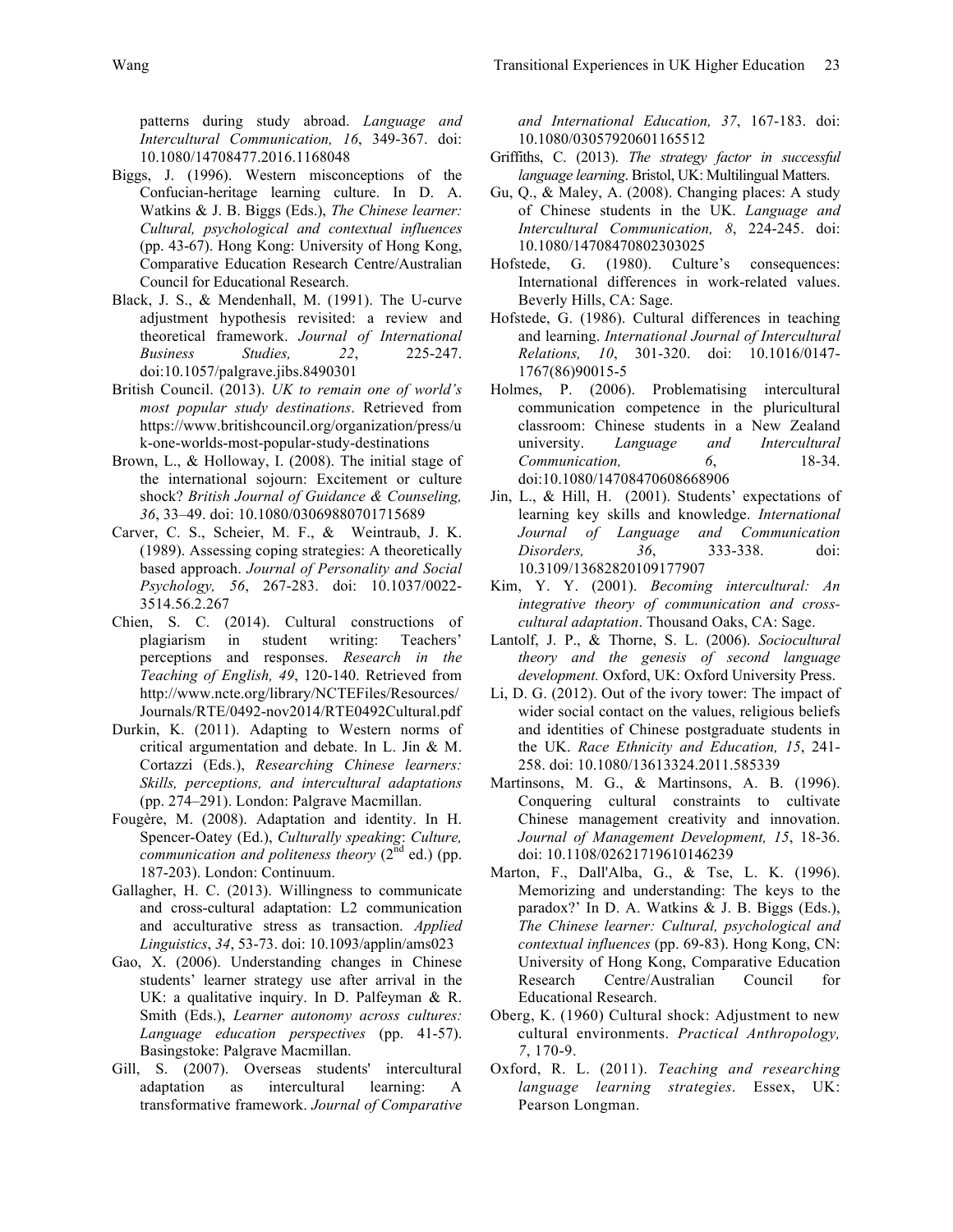- Paton, M. (2005). Is critical analysis foreign to Chinese students? In E. Manalo & G. Wong-Toi (Eds.), *Communication skills in university education: The international dimension* (pp. 1–11). Auckland, NZ: Pearson Education.
- Richards, K. (2003). *Qualitative inquiry in TESOL*. Houndmills, UK: Palgrave Macmillan.
- Ryan, J. (2013). Listening to ''other'' intellectual traditions: Learning in transcultural spaces. In J. Ryan (Ed.), *Cross-cultural teaching and learning for home and international students* (pp. 279–289). London, UK: Routledge.
- Searle, W., & Ward, C. (1990). The prediction of psychological and sociocultural adjustment during cross-cultural transitions. *International Journal of Intercultural Relations, 14*, 449-464. doi:10.1016/0147-1767(90)90030-Z
- Sobre-Denton, M., & Hart, D. (2008). Mind the gap: Application-based analysis of cultural adjustment models. *International Journal of Intercultural Relations, 32*, 532-552. doi: 10.1016/j.ijintrel.2008.06.008
- Spencer-Oatey, H. (2000). Rapport management: A framework for analysis, In H. Spencer-Oatey (Ed.), *Culturally speaking: Managing rapport through talk across cultures* (pp. 11-46). London, UK: Continuum.
- Spencer-Oatey, H., & Franklin, P. (2009). *Intercultural Interaction: A multidisciplinary approach to intercultural communication*. BasingStoke, UK: Palgrave Macmillan.
- Sun, H., & Richardson, J. T. E. (2012). Perceptions of quality and approaches to studying in higher education: a comparative study of Chinese and British postgraduate students at six British business schools. *Higher Education*, 63, 299-316. doi:10.1007/s10734-011-9442-y
- Tian, M,. & Lowe, J. (2013). The role of feedback in cross-cultural learning: a case study of Chinese taught postgraduate students in a UK university. *Assessment & Evaluation in Higher Education*, *38*, 580-598, doi: 10.1080/02602938.2012.670196
- Turner, Y. (2006). Students from mainland China and Critical thinking in postgraduate business and management degrees: Teasing out tensions of culture, style and substance. *International Journal of Management Education*, *5*, 3-12. doi:10.3794/ijme.51.131
- Turner, Y. (2013). Pathologies of silence? Reflecting on international learner identities amidst the classroom chatter. In J. Ryan (Ed.), *Cross-cultural teaching and learning for home and international students* (pp.15–26). London, UK: Routledge.
- UNESCO Statistics. (2014). Global flow of tertiarylevel students. Retrieved, from http://www.uis.unesco.org/Education/Pages/interna tional-student-flow-viz.aspx
- Wang, K. H. (2015). The use of dialogic strategy clusters for vocabulary learning by Chinese students in the UK. *System*, *51*, 51-64. doi:10.1016/j.system.2015.04.004
- Wang, L. (2015). *Chinese students, learning cultures and overseas study*. Houndsmill, UK: Palgrave Macmillan.
- Ward, C., Bochner, S., & Furnham, A. (2001). *The psychology of culture shock*  $(2^{nd}$  ed). Cambridge, UK: CUP.
- Wertsch, J. V. (1985). *Vygotsky and the social formation of mind*. Cambridge, Massachusetts and London: Harvard University Press.
- Wu, H., Garza, E., & Guzman, N. (2015). International student's challenge and adjustment to college. *Education Research International, 2015*, 1-9. Retrieved from http://www.hindawi.com/journals/edri/2015/20 2753/
- Wu, Q. (2015). Re-examining the "Chinese learner": A case study of mainland Chinese students' learning experiences at British Universities. *Higher Education, 70*, 753-766. doi:10.1007/s10734-015-9865-y
- Wu, W., & Hammond, M. (2011). Challenges of university adjustment in the UK: A study of East Asian master's degree students. *Journal of Further and Higher Education*, *35*, 423–438. doi: 10.1080/0309877X.2011.569016
- Xiong, Z. 2005. *Cross-cultural adaptation and academic performance: Overseas Chinese students on an international foundation course at a British university.* Luton, UK: Unpublished PhD Thesis, University of Luton.
- Yu, B. H., & Wright, E. (2016). Socio-cultural adaptation, academic adaptation and satisfaction of international higher degree research students in Australia. *Tertiary Education and Management*, *22*, 49-64. doi: 10.1080/13583883.2015.112

 $\mathcal{L}_\text{max}$  , where  $\mathcal{L}_\text{max}$  and  $\mathcal{L}_\text{max}$ 

ISOBEL KAI-HUI WANG is a Lecturer in Applied Linguistics in the Department of English, at the School of Foreign Languages, University of Nankai, China, and teaches undergraduate and MA courses. She obtained her PhD in Applied Linguistics at the University of Warwick, UK. Her ongoing research interests lie in the area of Intercultural Communication, as well as Language Learning Strategies. Her latest book, published by Palgrave Macmillan, is entitled "Learning Vocabulary Strategically in a Study Abroad Context". Her current research projects include *Out-of-Class Vocabulary-Related Strategies of Study-Abroad Learners* and *Functions of Language Learner Strategies*.